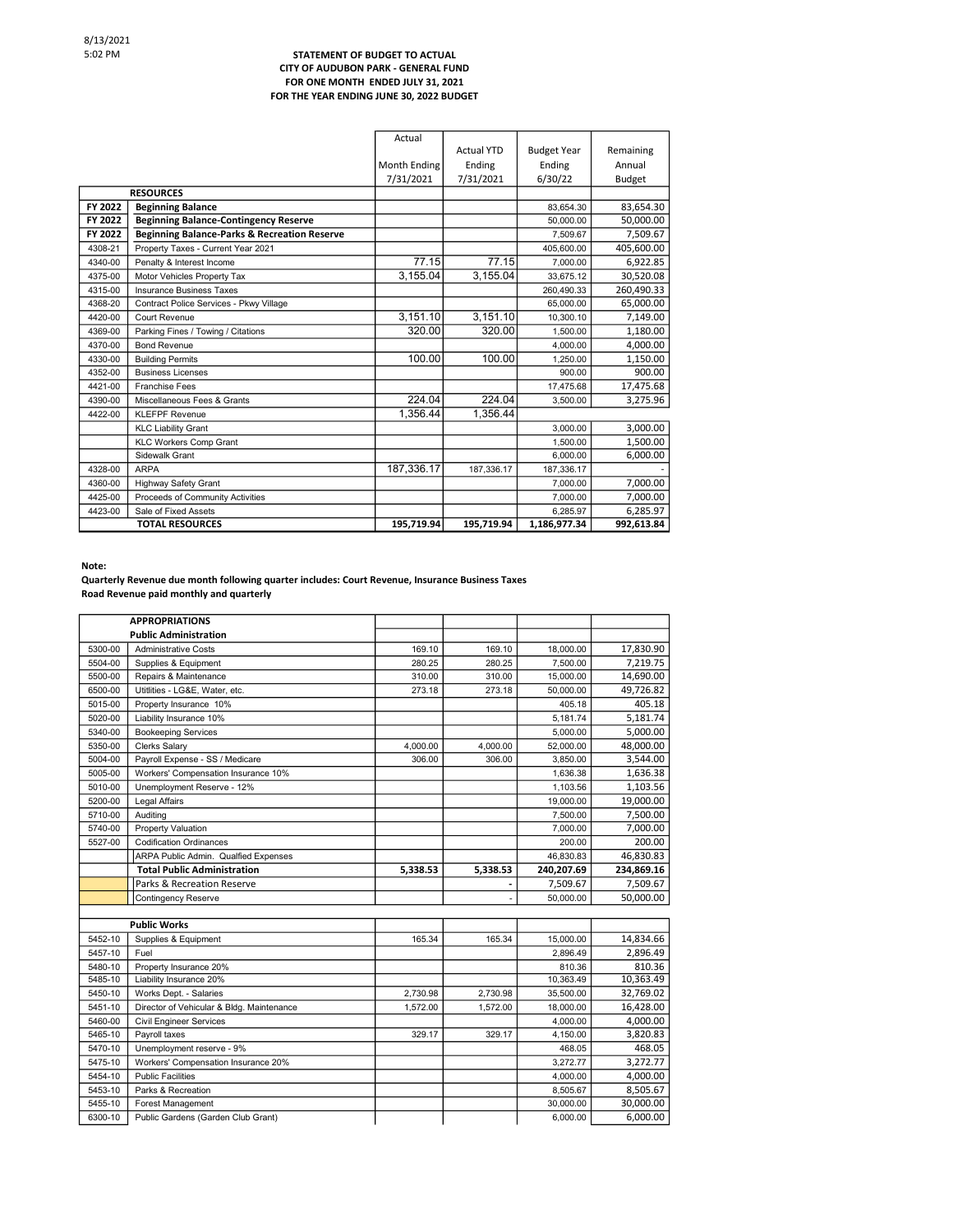|         | Road Fund Supplemental                     |          |          | 25.719.96  | 25.719.96  |
|---------|--------------------------------------------|----------|----------|------------|------------|
| 55095PM | Roads-Debt Service Fund (Lease)            | 2.143.33 | 2.143.33 | 25.719.96  | 23.576.63  |
| 6510-00 | Sidewalk Set aside                         |          |          | 18,000.00  | 18.000.00  |
|         | <b>ARPA Public Works Qualfied Expenses</b> |          |          | 109.490.00 | 109.490.00 |
|         | <b>Total Public Works</b>                  | 6.940.82 | 6.940.82 | 321.896.75 | 314.955.93 |

Τ

|                             | <b>Public Safety</b>                        |           |           |              |              |
|-----------------------------|---------------------------------------------|-----------|-----------|--------------|--------------|
| <b>Administrative Costs</b> |                                             |           |           |              |              |
| 6130-20                     | Supplies                                    |           |           | 4,000.00     | 4,000.00     |
| 6140-20                     | Equipment                                   |           |           | 40,000.00    | 40,000.00    |
| 6110-20                     | Fuel                                        |           |           | 16,000.00    | 16,000.00    |
| 6100-20                     | Maintenance                                 | 2.749.41  | 2.749.41  | 12,000.00    | 9,250.59     |
| 6175-20                     | Property Insurance 70%                      |           |           | 2,836.25     | 2,836.25     |
| 6180-20                     | Liability Insurance 70%                     |           |           | 36.272.24    | 36.272.24    |
| 6185-20                     | Auto Insurance                              |           |           |              |              |
| 6150-20                     | <b>Public Safety Salaries</b>               | 25,225.60 | 25,225.60 | 365,000.00   | 339,774.40   |
| 6160-20                     | Payroll Taxes                               | 2,031.77  | 2.031.77  | 28,000.00    | 25,968.23    |
| 6170-20                     | Workers' Compensation Insurance 70%         |           |           | 11,454.74    | 11,454.74    |
| 6165-20                     | Unemployment Reserve - 79%                  |           |           | 4,300.00     | 4,300.00     |
| 6162-00                     | Court Pay                                   |           |           | 500.00       | 500.00       |
| 6155-20                     | KLEFPF/KACP Accreditation                   | 1,333.32  | 1,333.32  | 17,000.00    | 15,666.68    |
|                             | <b>ARPA Public Safety Qualfied Expenses</b> |           |           | 30,000.00    | 30,000.00    |
|                             | <b>Total Public Safety</b>                  | 31,340.10 | 31,340.10 | 567,363.23   | 536,023.13   |
|                             |                                             |           |           |              |              |
|                             | <b>TOTAL APPROPRIATIONS</b>                 | 43,619.45 | 43.619.45 | 1,186,977.34 | 1,143,357.89 |

Note:

Quarterly Payments include: Unemployment Insurance

Worker's Compensation audit and final payment settlement occurs after the fiscal year end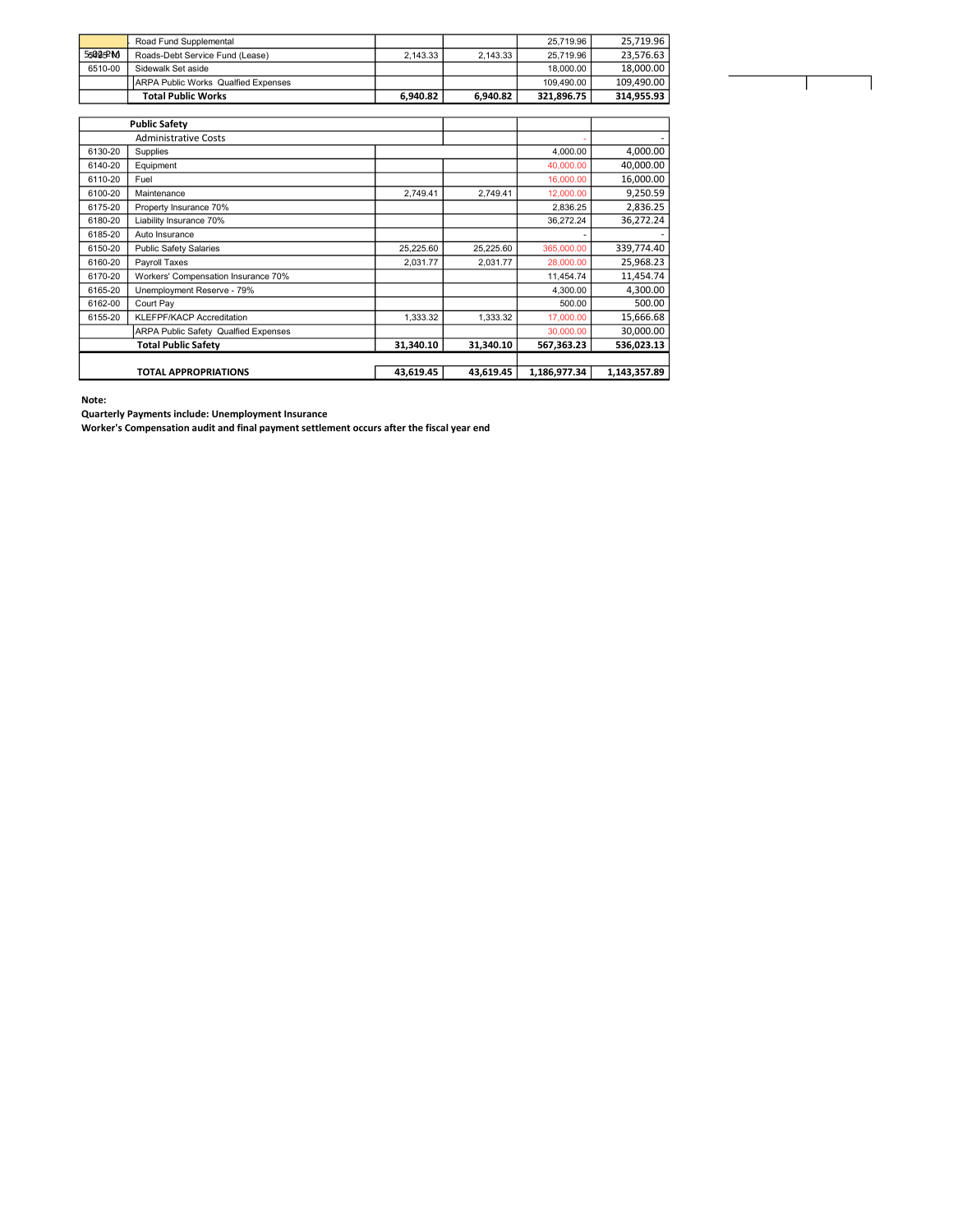## BUDGET TO ACTUAL ANALYSIS CITY OF AUDUBON PARK - SANITATION FUND FOR ONE MONTH ENDED JULY 31, 2021 FOR THE YEAR ENDING JUNE 30, 2022 BUDGET

|         |                                           | Actual       |                   |                    |               |
|---------|-------------------------------------------|--------------|-------------------|--------------------|---------------|
|         |                                           |              | <b>Actual YTD</b> | <b>Budget Year</b> | Remaining     |
|         |                                           | Month Ending | Ending            | Ending             | Annual        |
|         |                                           | 7/31/2021    | 7/31/2021         | 6/30/2022          | <b>Budget</b> |
|         | <b>RESOURCES</b>                          |              |                   |                    |               |
| FY 2022 | Beginning storm damage reserve            |              |                   | 72,161.54          | 72,161.54     |
|         | Storm Damage Fee                          |              |                   | 12,000.00          | 12,000.00     |
| 4329-21 | Waste Mgmt Fee                            |              |                   | 125,851.80         | 125,851.80    |
|         | <b>TOTAL RESOURCES</b>                    |              |                   | 210,013.34         | 210,013.34    |
|         |                                           |              |                   |                    |               |
|         | <b>APPROPRIATIONS</b>                     |              |                   |                    |               |
| 6600-40 | <b>Waste Collection Contract</b>          | 10,496.27    | 10,496.27         | 125,851.80         | 115,355.53    |
| 6602-40 | Storm Damage                              |              |                   | 4,000.00           | 4,000.00      |
|         | <b>Ending Storm DamageReserve Balance</b> |              |                   | 81,161.54          | 81,161.54     |
|         | <b>TOTAL APPROPRIATIONS</b>               | 10,496.27    | 10,496.27         | 211,013.34         | 200,517.07    |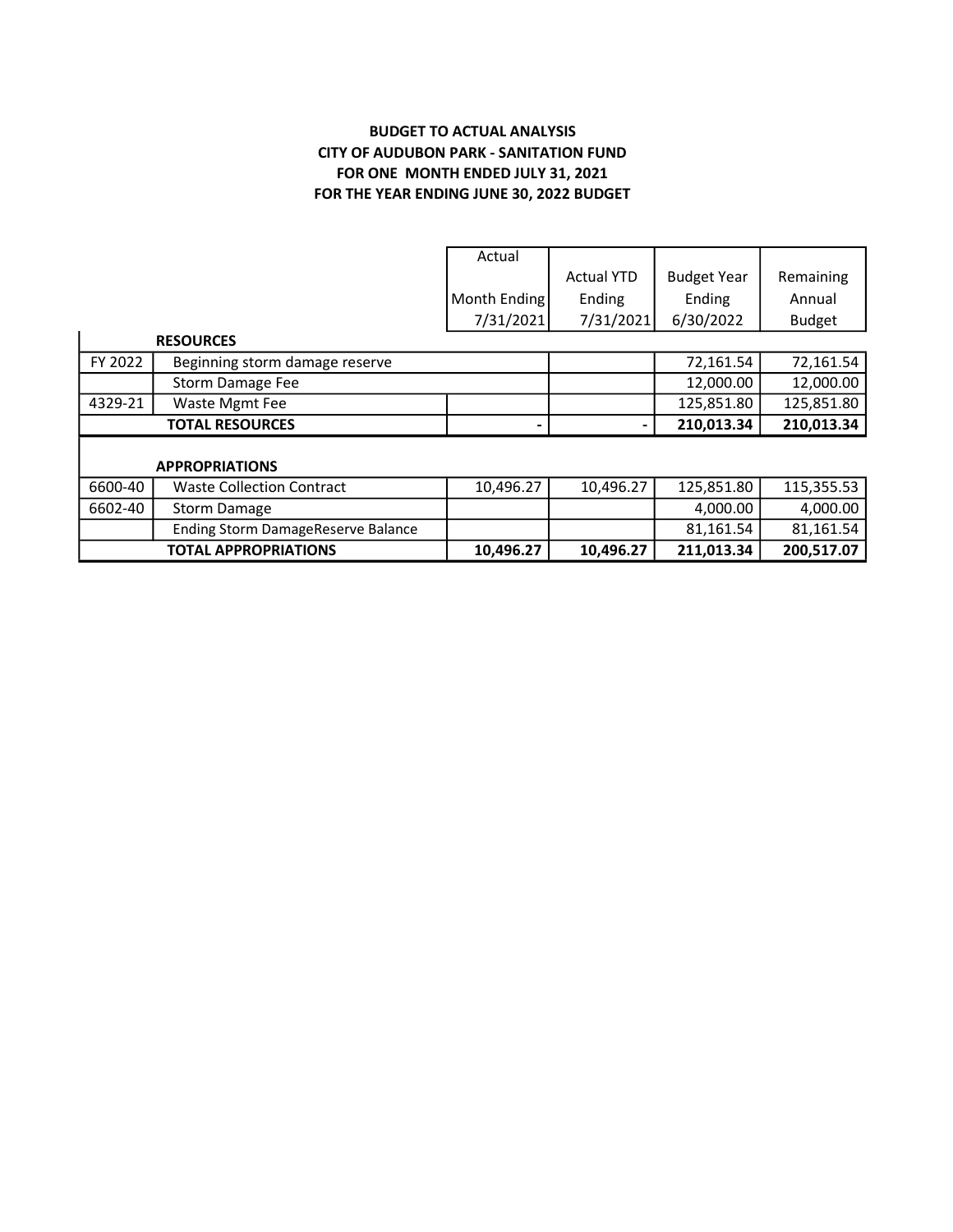## STATEMENT OF BUDGET TO ACTUAL CITY OF AUDUBON PARK – ROAD FUND FOR ONE MONTH ENDED JULY 31, 2021 FOR THE YEAR ENDING JUNE 30, 2022 BUDGET

|         |                                        | Actual       |                   |                    |               |
|---------|----------------------------------------|--------------|-------------------|--------------------|---------------|
|         |                                        |              | <b>Actual YTD</b> | <b>Budget Year</b> | Remaining     |
|         |                                        | Month Ending | Ending            | Ending             | Annual        |
|         |                                        | 7/31/2021    | 7/31/2021         | 6/30/2022          | <b>Budget</b> |
|         | <b>RESOURCES</b>                       |              |                   |                    |               |
| 4380    | Road Fund/Kentucky Municipal Aid       | 2,753.00     | 2,753.00          | (27, 592.71)       | (30, 345.71)  |
|         | Debt Service Fund from General Fund    |              |                   | 25,719.96          | 25,719.96     |
|         | Debt Service Supplemental General Fund |              |                   | 25,719.96          | 25,719.96     |
|         | <b>TOTAL RESOURCES</b>                 | 2,753.00     | 2,753.00          | 23,847.21          | 21,094.21     |
|         |                                        |              |                   |                    |               |
|         | <b>APPROPRIATIONS</b>                  |              |                   |                    |               |
| 6405-50 | <b>Street Paving/Repair</b>            |              |                   |                    |               |
|         | <b>Total Debt Serviced</b>             |              |                   | 53,312.67          | 53,312.67     |
|         | <b>TOTAL APPROPRIATIONS</b>            |              |                   | 53,312.67          | 53,312.67     |